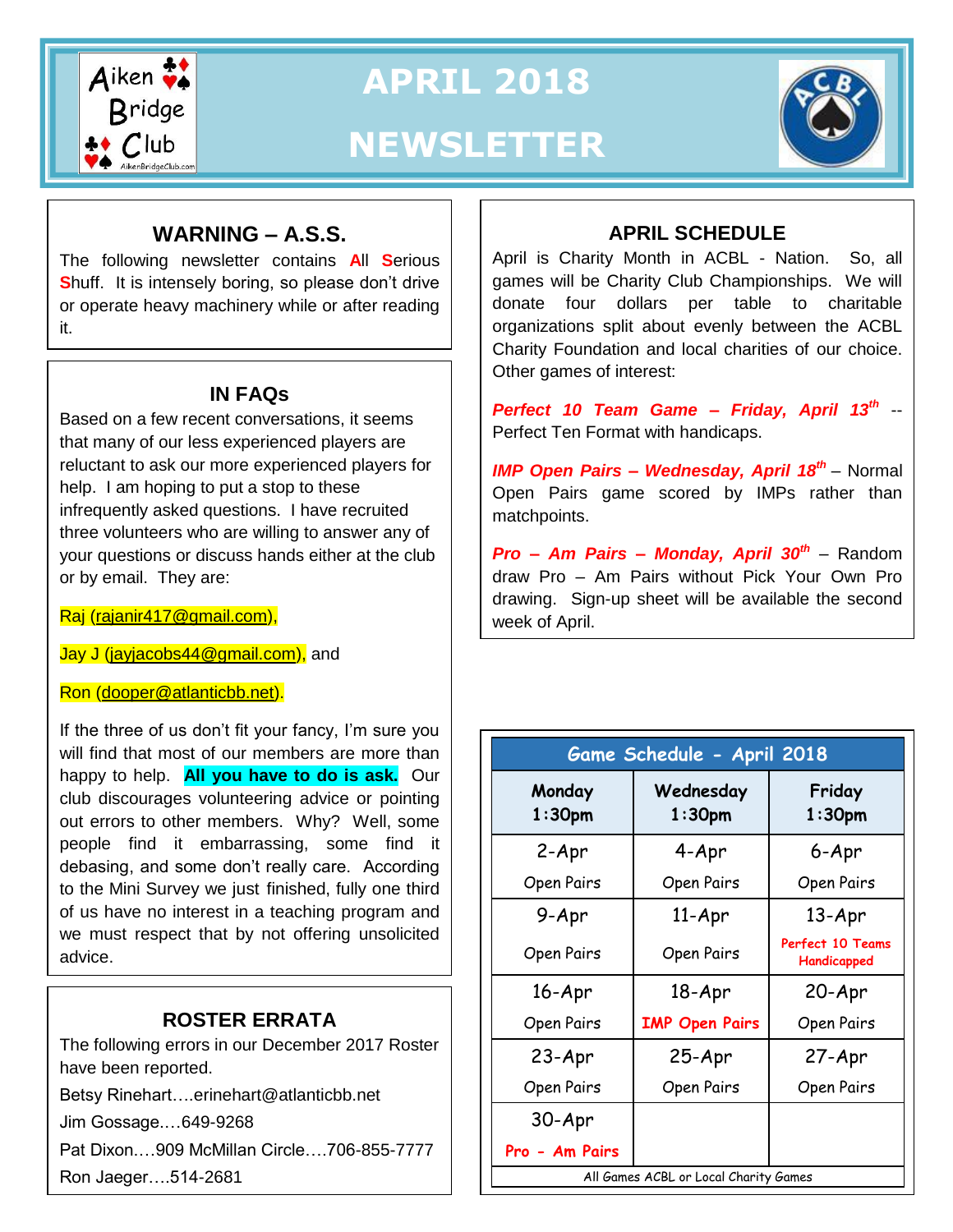## **MINI SURVEY RESULTS**

This is the first in a series of articles (or not) about the results of the recently completed survey. First, let me thank Pat B, Shela and Jay J for their help on this project. This article will present the survey results on the topics where the consensus was clear and the 'what to do' was obvious. Future articles will deal with the less clear topics.

In the chart below, Average Rating is based on the 1 (Yuck) to 5 (Really Like) scale used in the original survey. The A denotes players with 1500+ points, B is 300 to 1500 points and C is less than 300 points.

The A group has 22 members with 8 responding to the survey, B group 47 members with 19 responding, and C group 51 members with 22 responding. Overall response rate was 41%, but not all who took the survey responded to all the questions.

First, our Special Games.

 $\overline{a}$ 

|                             | A              | в    | С    | Total |  |  |  |
|-----------------------------|----------------|------|------|-------|--|--|--|
| <b>Average Rating</b>       | 3.13           | 3.95 | 4.33 | 3.98  |  |  |  |
|                             |                |      |      |       |  |  |  |
| More                        | $\overline{2}$ | 0    | 3    | 5     |  |  |  |
| 3 is fine                   | 3              | 17   | 18   | 38    |  |  |  |
| Less                        | 3              | 1    | 0    | 4     |  |  |  |
|                             |                |      |      |       |  |  |  |
| <b>Pick Pro Feature Yes</b> | 3              | 8    | 6    | 17    |  |  |  |
| Pick Pro Feature No         | 4              | 8    | 11   | 23    |  |  |  |
|                             |                |      |      |       |  |  |  |
|                             |                |      |      |       |  |  |  |
| <b>INDIVIDUAL GAMES</b>     |                |      |      |       |  |  |  |
|                             |                |      |      |       |  |  |  |
|                             | Α              | В    | С    | Total |  |  |  |
| <b>Average Rating</b>       | 4.13           | 3.61 | 4.19 | 3.96  |  |  |  |
|                             |                |      |      |       |  |  |  |
| More                        | 1              |      | 8    | 10    |  |  |  |
| 3 is fine                   | 6              | 15   | 10   | 31    |  |  |  |

Less 1 2 3 6

**PRO - AM GAMES**

Pro – Am Games were our highest rated game. The rating was inversely correlated to the number of masterpoints held.

This makes sense since the purpose of this game is to help our less experienced players.

The Pick Your Own Pro feature, which I thought would appeal to the same group, didn't by nearly two to one margin. Guess I got that one very wrong.

Individual Games were pretty much liked by everyone. Makes sense since they are designed to be mixers where you get to play with many different members.

Frequency of thrice yearly for each game appears satisfactory.

Bottom line on our two special games, with the exception of **Pick Your Pro** which is hereby **dropped**, they ain't broke so we ain't gonna fix 'em.

IMP Pairs – 76% are in favor of giving this a shot. I have scheduled one for Wednesday, April 18<sup>th</sup>. As mentioned in the survey, I was able to get someone who knows what they are doing to write an article about IMP strategy. That someone is Raj and his article follows this one.

Regarding our Holiday Party, 81% favored bridge followed by dinner at a non Croft House venue, so, we will do it again this year.

The highest rated team game was Perfect 10 with handicaps. Thus, until further notice, all second Friday team games will use that format. I will try to use some fifth Mondays, Wednesdays and Fridays for other team game formats.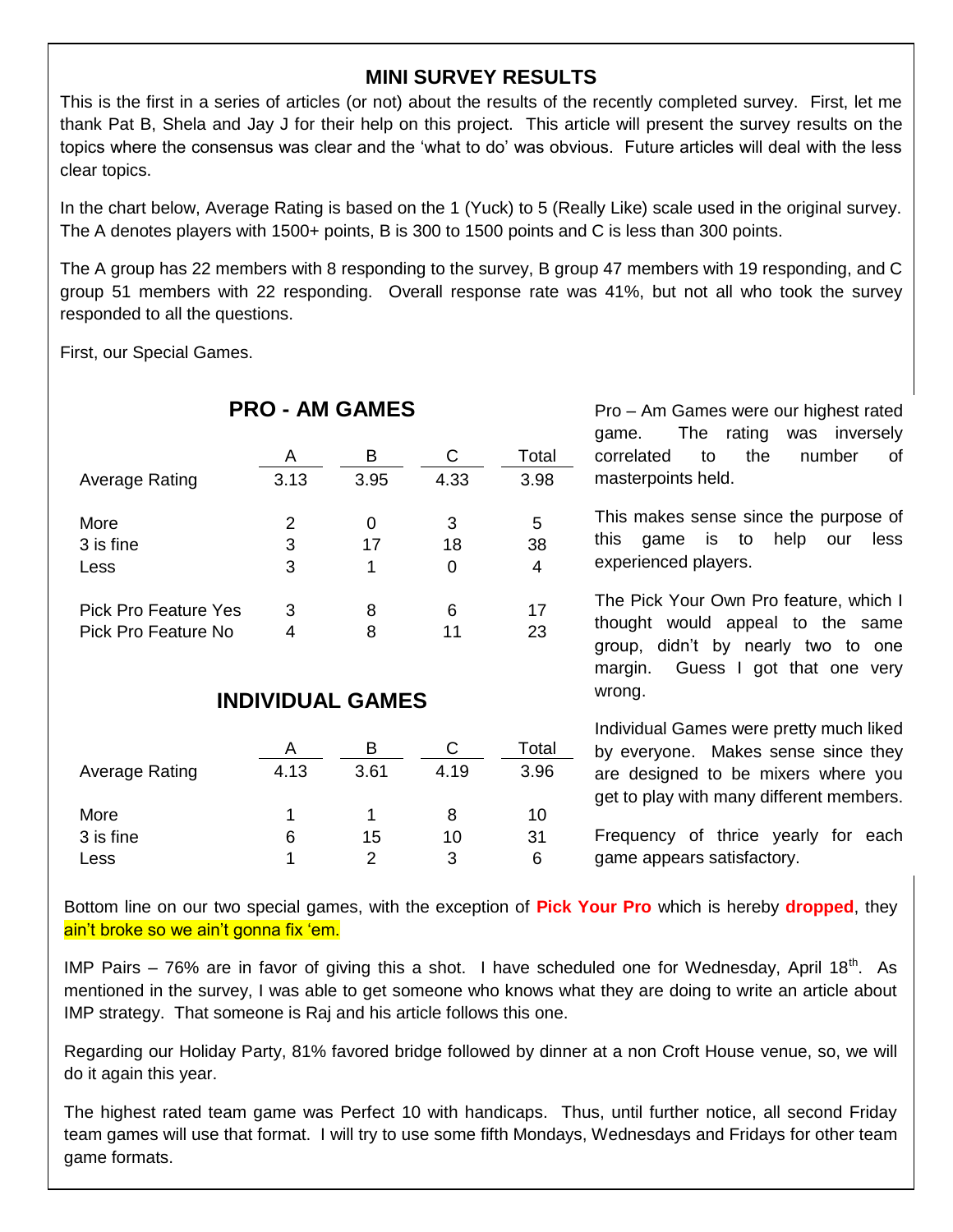## **IMP GAME STRATEGY**

*By Raj*

#### **The Bidding:**

I

**Games:** Bid the *safest* game.

Your best strategy is to choose your best (longest) trump fit and bid the game that's most likely to make -- even if it's 5C instead of 3NT.

- **If you're not vulnerable**, don't stretch too far to bid a close game -- the odds favor bidding only those games that you are reasonably sure will make.
- **If you're vulnerable,** it pays to be a little more optimistic when you're considering a thin game.
- The IMP odds (your potential gain if the contract makes) favor bidding any game that has even a 40% chance of making.

**Part scores:** Look for the *safest* part score. Don't worry about searching for a few extra points by playing in No Trump instead of a minor.

**Overcalls:** If you're vulnerable -- or if your overcall is at the 2-level -- you should promise a strong suit and the playing strength of a full opening bid.

Avoid light overcalls, but make lead directing overcalls to help your partner on defense.

**Competing and balancing:** Don't be too bold. Unless you have a good suit and good hand, let the opponents play in their low-level contracts, especially if you're vulnerable. Trump length is more important than overall strength, so don't let the opponents push you to the 3 level unless you have a 9 card trump fit.

**Doubles:** There's little to gain -- and much to lose -- by making a penalty double of a close contract, especially a part score. Don't make a penalty double unless you're reasonably sure the contract is going down *at least two tricks*. If the opponents sacrifice against your game and you are in doubt about whether to bid higher, double and take your sure plus score.

**Sacrifices:** If you want to take a non-vulnerable sacrifice over your opponent's vulnerable game, you should be reasonably sure that you won't go down more than two tricks. If you're vulnerable, you should be virtually certain that you won't go down more than one trick. Anything more is "too close for comfort" at IMP play, and won't gain you many IMPs. When in doubt, let the opponents play the contract and hope you can beat it.

#### **The Play:**

**Overtricks:** When you're declarer, don't risk your contract trying to make an overtrick. Always choose the safest line of play to make your contract, even if it might cost you an overtrick or two.

**Opening leads:** Be cautious about trying for a swing with an unusual opening lead. In the long run, it's usually best to make your "normal" lead -- the same one you think your opponents will make when the board is played at other tables.

**Defense:** Be optimistic and fairly aggressive when defending your opponents' contracts. If there's a layout of the cards that will result in a set, choose your leads and plays to cater to that possibility, even if it means you may give up an overtrick if you're wrong.

*continued on next page*